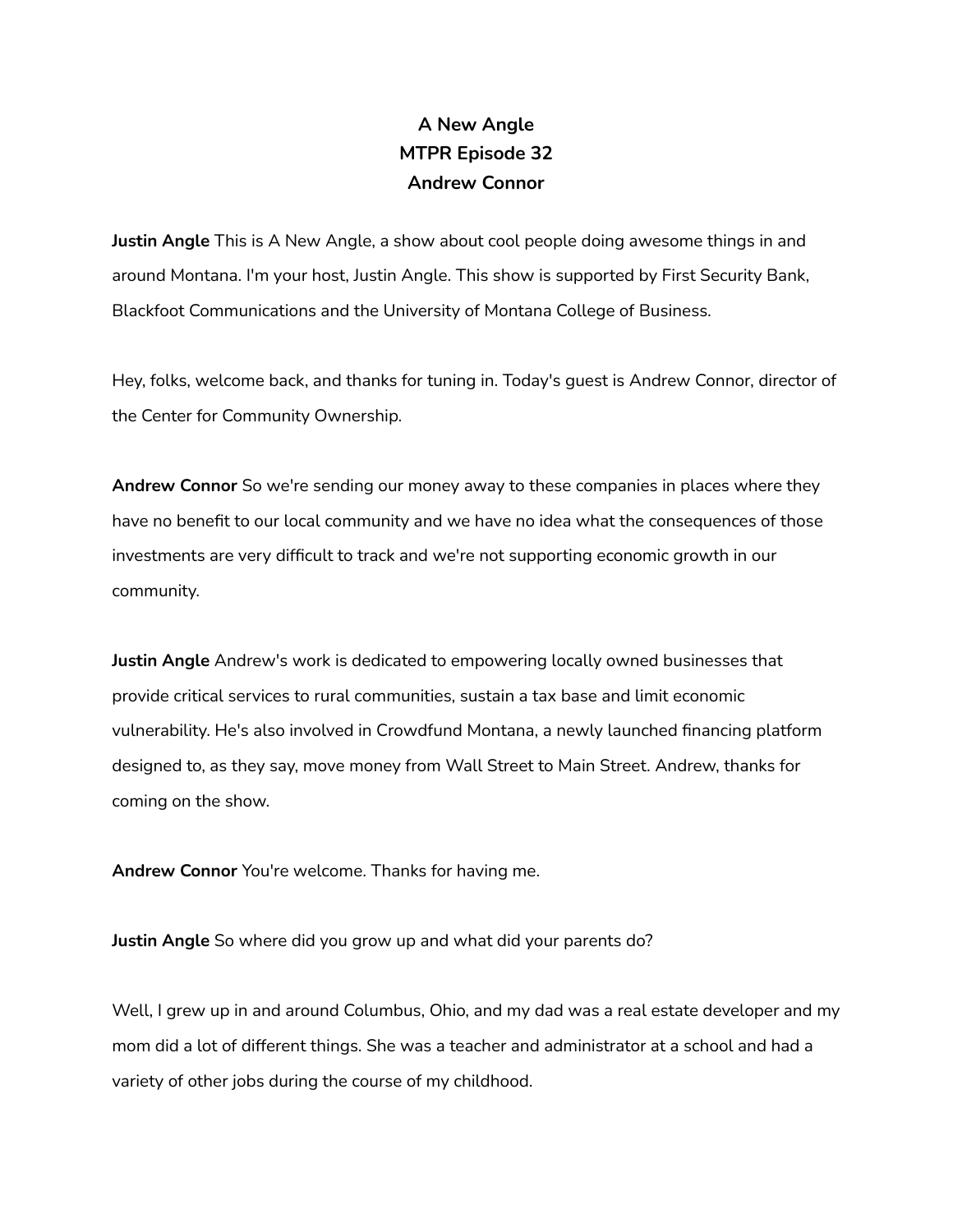**Justin Angle** And so give us the potted bio of how you made your way to Montana and to sort of get into the work you're in right now.

Yeah. So I grew up, stayed in Ohio for college, then bounced around the world for a few years after that. Landed in Northern California when I came back to the states, made my way up to Seattle, eventually ended up in Bellingham, Washington, where I lived for a really long time. About a decade ago, yeah, a little longer than that. I guess I ended up in this world of sort of socially and environmentally responsible business, new economy, alternative economic development. Basically, revisiting sort of how our economic system works and how it can function better to serve more people in more places and things like that. And moved away from a job that I had there came to Missoula in 2013.

And part of that work, which was really stimulating, really interesting, seeing all these really creative solutions that people were generating to economic problems and social issues, using business as a solution and things like that. And one of the strategies that I really gravitated towards was this community owned business model, which has taken a lot of different forms, a lot of different places. But it's basically a way for communities that don't have a lot of resources and they aren't necessarily being served by chain stores or traditional investors or traditional entrepreneurs. They can come together and say, Hey, we want a grocery store, and even though nobody else is creating a grocery store, we're going to come together, pool our capital, start a grocery store because the closest grocery store is an hour away or we don't have options. So that led me to start the Center for Community Ownership because places that wanted to do this, there was no sort of centralized place for them to find resources or get the technical assistance, and they might not even know it's a solution. So basically created the Center for Community Ownership to spread the word that this is an option that places that don't have a lot of other economic development options can do this- can take matters into their own hands. And help connect them with the resources they need to actually make it happen.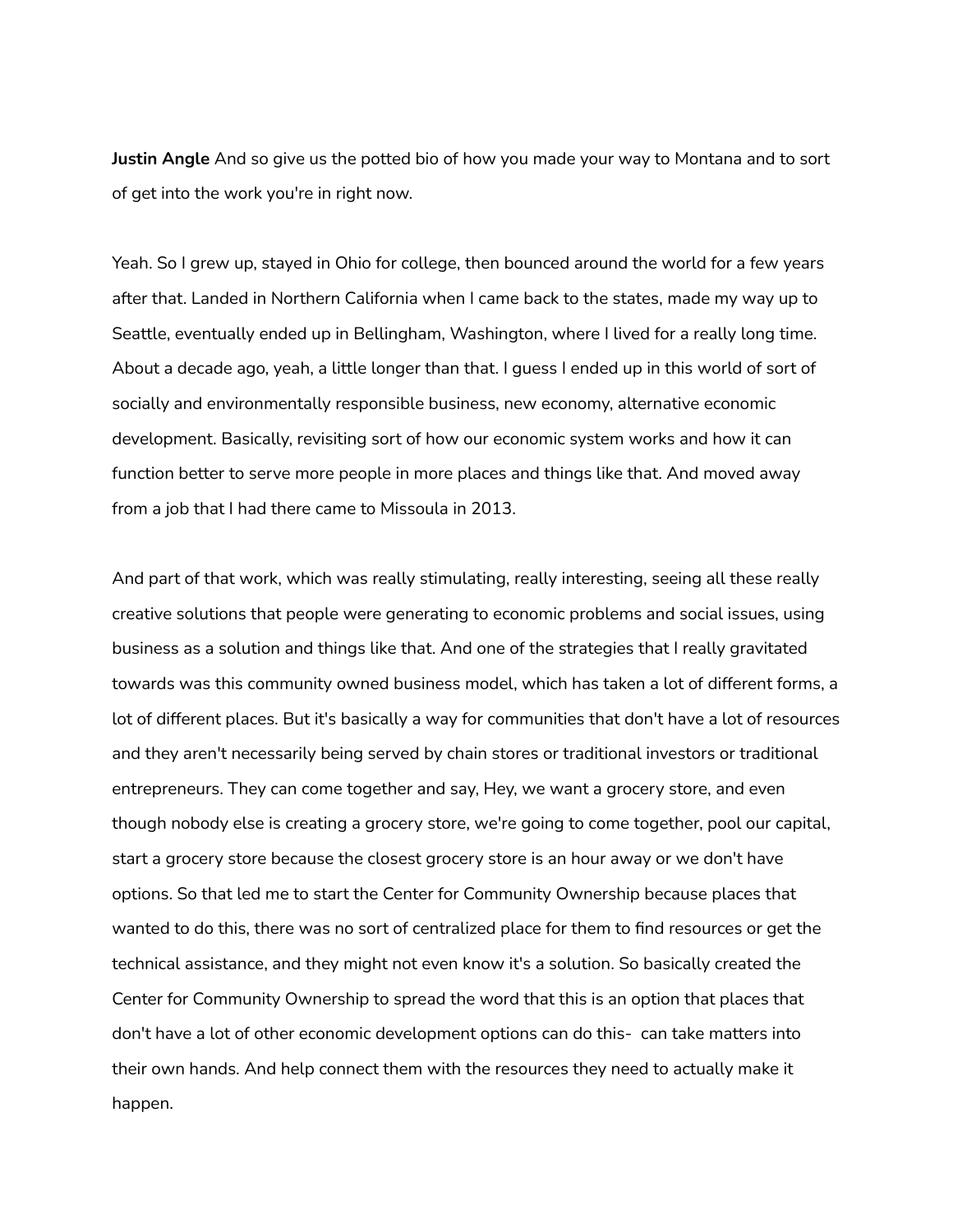**Justin Angle** So maybe just distinguish community ownership from their sort of public ownership. You know, I would assume something like the Green Bay Packers, for example, is different than something like the city of Missoula owning its water company,

**Andrew Connor** in a sense, a way to think of it, as it's no different than a normal business in a lot of ways. It just happens to have distributed ownership.

**Justin Angle** Okay.

**Andrew Connor** So rather than having a single entrepreneur or an entrepreneur with two main investors or something like that where the ownership is kind of concentrated with somebody else resources you don't fund it with, you know, 500 people in your community who all invest a little bit and those people vote on a board of directors and the board of directors hires the president of the company or the manager, the main manager. And that person runs the day to day. So it's not like everybody in the community is participating in making every decision or running the business. They are just providing the capital and, you know, providing that sort of oversight and governance through a pretty traditional, you know, board of directors or something. Some structure like that. There's a lot of different forms that the structure can take, but it it is rooted in a fairly traditional approach to the business structure itself.

**Justin Angle** And so can you give us maybe some of the highlights and success stories? What are some communities or businesses within certain communities that you've been able to support and sustain?

**Andrew Connor** So yeah, there's projects actually that we did not have a hand in are some of the most striking success stories. You know, we we've been kind of trying to organize, consolidate this work over the last couple of years. But prior to our existence, there's some places that have really done a tremendous job. One of the examples I always point to is Walsh,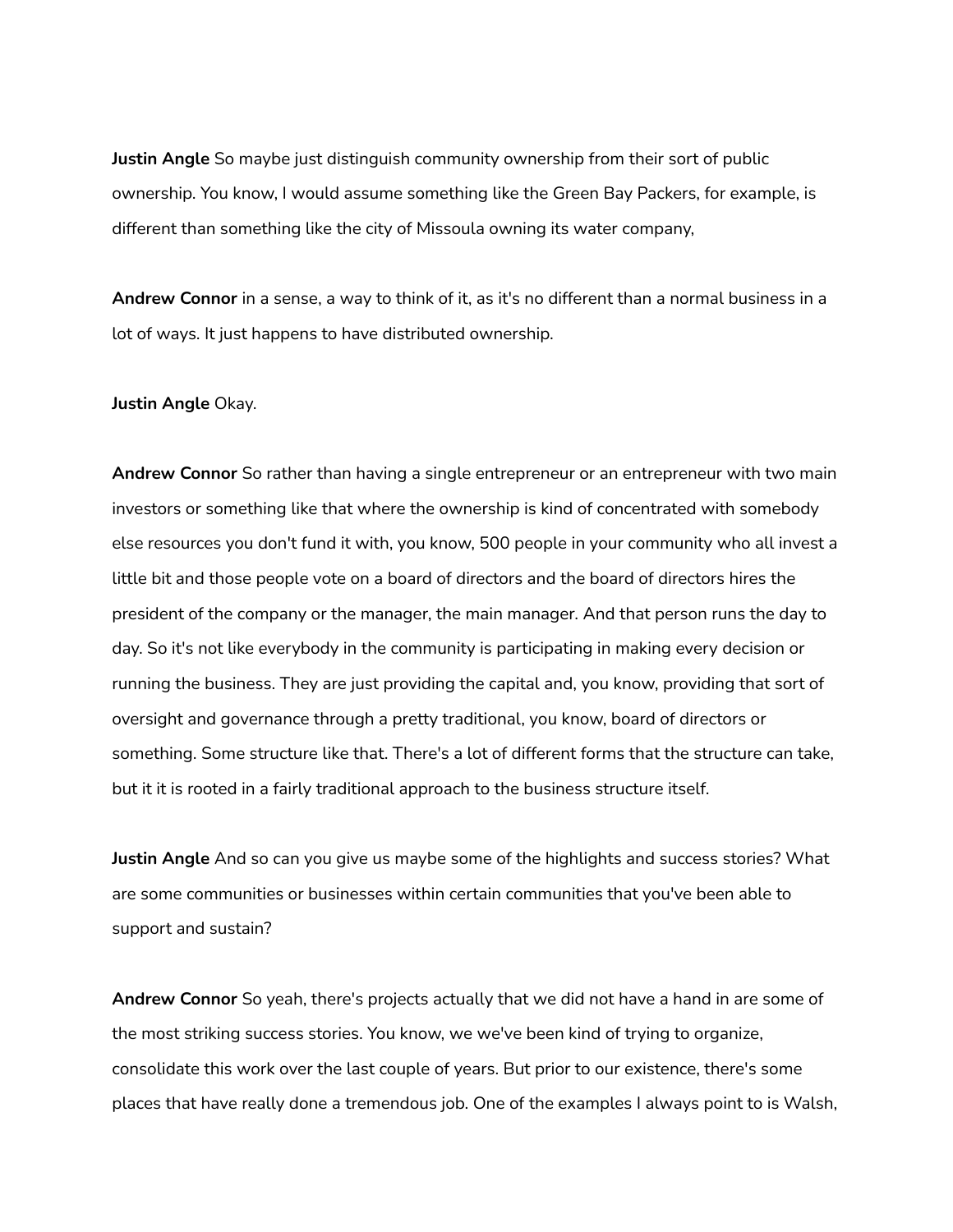Colorado, this town and the plains and southeastern Colorado that has a couple hundred people in it. And if I recall correctly, they hadn't had a grocery store for maybe a few decades.

## **Justin Angle** Wow.

**Andrew Connor** And they. Just sort of made, do you know, the closest grocery store was like a 45 minute or an hour long drive or something, and they had a particularly bad winter where stretch along blizzards and they were really it became extremely difficult and extremely risky for them to drive. you know, what was now like more than an hour or more than 45 minutes to get to the grocery store in really terrible conditions. And my understanding is that that was the real catalyzing event for them where they were just saying, like, we've got to do something about this. In this town of, like I said, just a few hundred people, you know, came together and in a few months it raised a quarter of a million dollars to convert this empty storefront in their downtown into a grocery store. It's been successful, you know, and paid paid returns and dividends to its investors. And it's it's been great, you know, and no chain store was going to come in there and put a grocery store in this little town, you know? And so that's, you know, like I said, that's not a project that we had a hand in, but that's one that really stands out to me. And you know, there's been a couple dozen examples of this over the last few years.

We've been working with a few different projects that are in process historic movie theater. In a city that we're sort of trying to work with. And, you know, a family business that owns Garden Center and also in Colorado, this one restaurant, we have a project that we're working on. So it's kind of a whole range of industries and places and things like that that we've been working on.

**Justin Angle** Yeah. So maybe a good point to transition to crowdfund Montana, because that's kind of an extension of this work. But but adjacent to it in some way. So what is crowdfund Montana? What is it that, what need is it that that organization in that enterprise is trying to serve?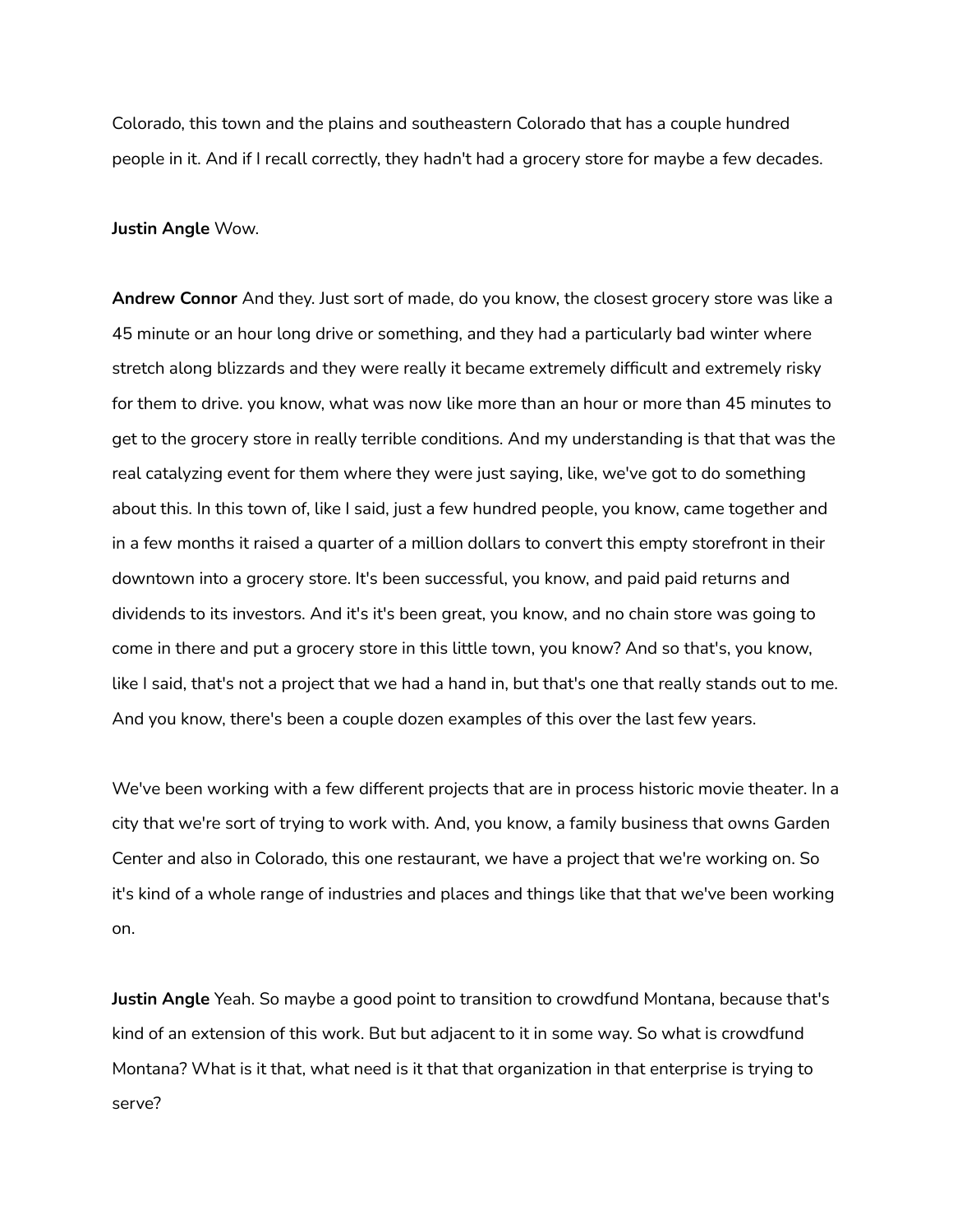**Andrew Connor** Yeah. So through the work that I've been doing with the Center for Community Ownership, we developed a very close relationship with this organization called Crowdfund Main Street. And what Crowdfund Main Street is is a national platform for investment crowdfunding. And Investment Crowdfunding is like traditional crowdfunding that you might think of, like Kickstarter or Go Fund Me or something like that where people want to do a project, they're trying to get money for it. But the people who contribute to those are just giving money to those things, just basically donating. So gift crowdfunding, we often call it. And the difference with investment crowdfunding is that five or six years ago, they passed a law that allowed you to actually use the form of crowdfunding to make a real investment. So with traditional crowdfunding, you could not get a financial return. You couldn't buy a share the company. People couldn't borrow money through crowdfunding. Those things were not legal or possible. Investment crowdfunding is different. You actually can sell shares in your company. You can borrow money in the form of debt through investments like that.

So Crowdfund Main Street is an investment crowdfunding platform that works all around the country, and there are partner on a lot of these community ownership projects. But they also just work with traditional businesses and entrepreneurs who are looking to raise capital and want to use investment crowdfunding. So they host a lot of projects and offerings on their platform that are just, you know, it's local coffee shop that wants to expand. So instead of going to a bank or they don't know somebody who can just write to them a big check as an angel investor, they can go to the community and say, Hey, we want you to be our investors. We want to sell some, some ownership shares of our company in order to raise money to grow our business. So that's investment crowdfunding. We had the idea, you know, we were sort of in my discussion with with Crowdfund Mainstreet and they were already thinking along these lines. I said, You know, what would it? Would it be possible to create a platform that was just focused on Montana? That would be just for Montana's based businesses and organizations? And they said, Yeah, yeah, we're already sort of thinking along those lines of of trying that out. So this is actually the first time that they have tried that, creating a geographically specific local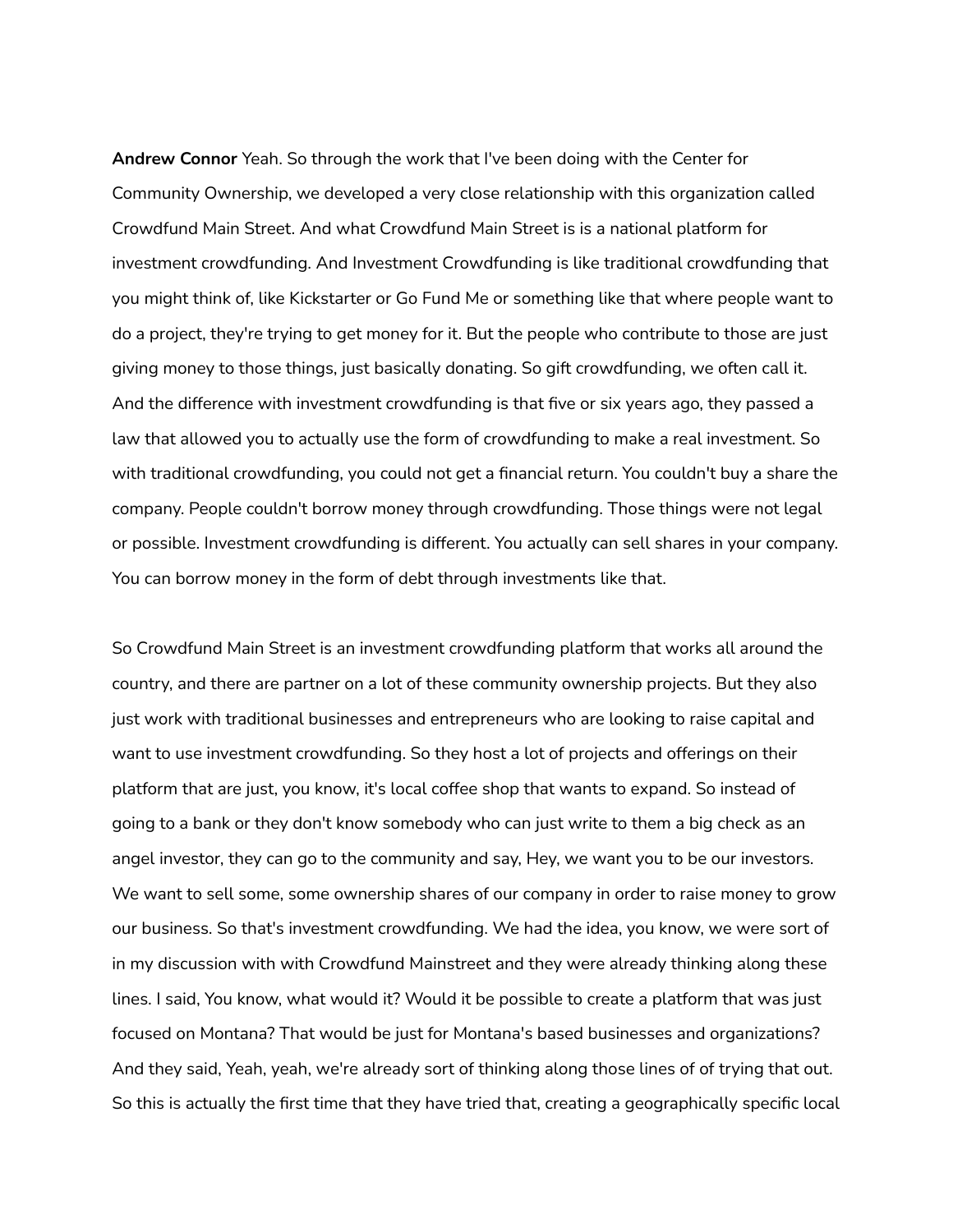label site, which is what they're calling it. So Crowdfund Main Street has created Crowdfund Montana. Okay. And it is a site that is totally dedicated to businesses and organizations that are based in Montana.

And the Center for Community Ownership is supporting this because we really strongly believe in community investment of all kinds. So the projects on here aren't necessarily community ownership projects, you know, for community ownership projects, they are just entities that want to raise money through community investment. So we're trying to really cultivate a community of people in Montana who want to invest in Montana. This really serves to really substantial needs. One is that you have a lot of businesses and entrepreneurs who face barriers to access to capital, and sometimes that's because that's the industry they're in. It's really difficult for them to get a loan. And secondly, a lot of entrepreneurs, their ability to raise capital is really limited by their personal relationships. You know, like I said, if they happen to know people who have a lot of wealth and are able to write big checks or they have easy access to those people or they look a certain way, you know, there's a lot of research about the racial and gender dynamics of who has access to traditional like venture capital and angel investment and things like that. And even if they're not facing barriers that are discriminatory, it's also just a lot of those investors are not interested in modest scale, community focused businesses. You know, a lot of investors are looking for a Silicon Valley type investment where they're taking this big risk and maybe they're going to make a thousand times back on their money and they're wanting to exit in five years. And you know, these businesses, just that's not what they're doing. You know, they're trying to grow in sort of a modest way. They're not trying to sell to a big competitor and cash out, you know, it's just a much more patient approach. So that's on the business side. It serves that need, which is access to capital, which can be can be difficult. And also, it has the benefit of if you raise it from your community, you have these dedicated community members who are literally and figuratively invested in your success. So they're going to be dedicated customers and advocates and so forth.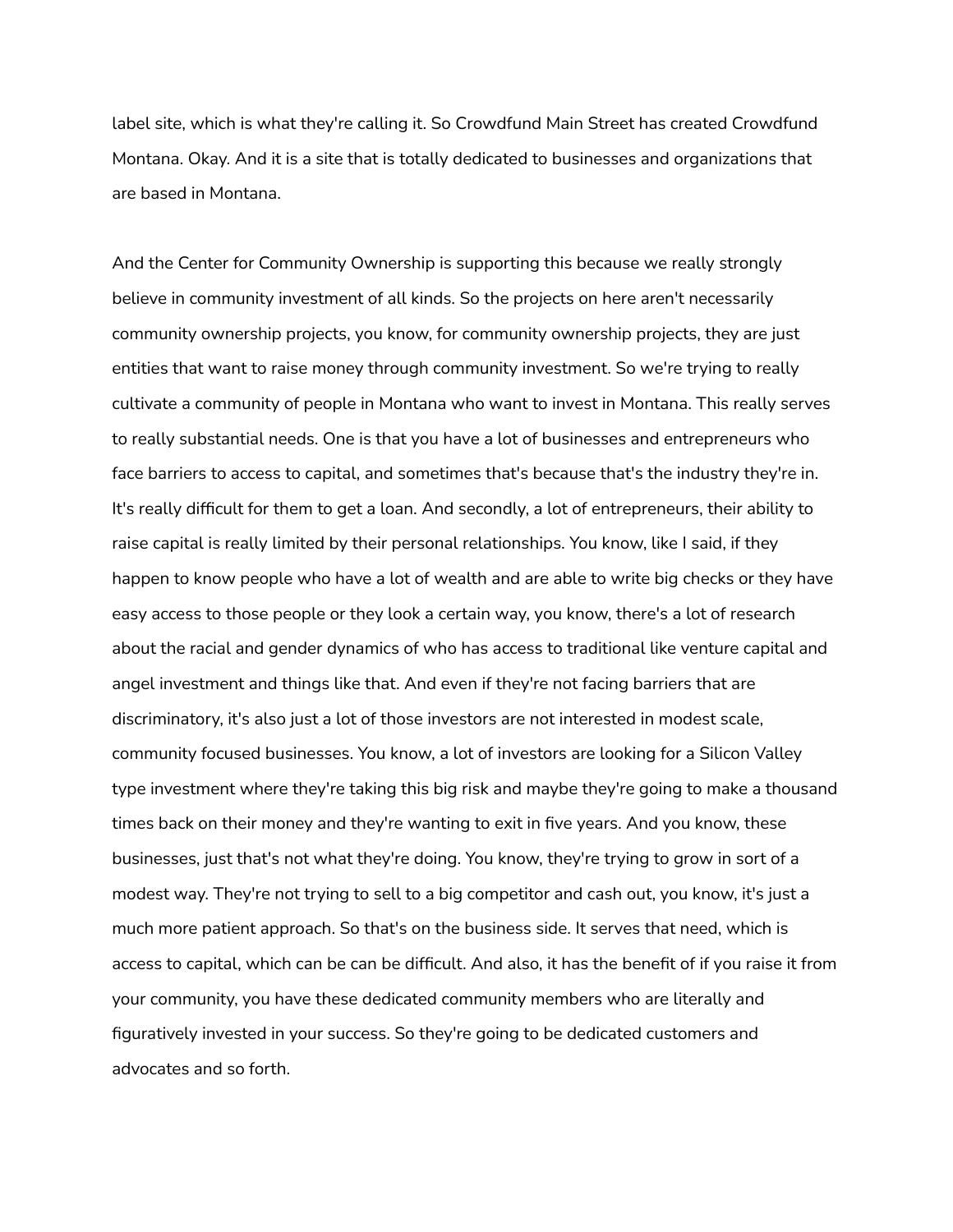And then on the flip side of things, as just everyday people, we have very few investment opportunities. You know, we're basically only allowed previous to the creation of investment crowdfunding to invest in Wall Street, you know, and that's like where our money goes, when we have a retirement account or, you know, when we talked to a financial advisor, that's what that's how we're counseled to your mutual funds are all Wall Street oriented. So we're sending our money away to these companies in places where they have no benefit to our local community and we have no idea what the consequences of those investments are very difficult to track and we're not supporting economic growth in our community. So on the other side, too, it allows it opens us up to anybody to be able to invest in things in their community.

**Justin Angle** And so let's maybe take this, you know, in two steps here, let's talk about the benefits to the entrepreneur. So, you know, you talk to various, you know, angel investors or, you know, the lenders or whatever. And you know, they sort of advise entrepreneurs like try to bootstrap your business as much as you can yourself, then go to friends and family, then maybe to a bank. You know, a lot of these angel investors say, you know, come to us last and go to the, you know, go to sharing equity last. Like, how do you sort of position this in the continuum of options for an entrepreneur? And what level of sophistication are some of these entrepreneurs coming to you with?

So, you know, every entrepreneur, every business, is going to have something different is going to work best for them. Sure. You know, it's it's definitely not one size fits all, but that's one of the great things actually about investment crowdfunding is that. The entrepreneurs have total control over the terms of the investment that they're offering. You know, a lot of times in these more traditional kind of angel situations or venture capital situations, they're going to be kind of subject to the terms that are dictated to them by the investors. You know, that power dynamic is pretty lopsided in a lot of situations.

**Justin Angle** Absolutely.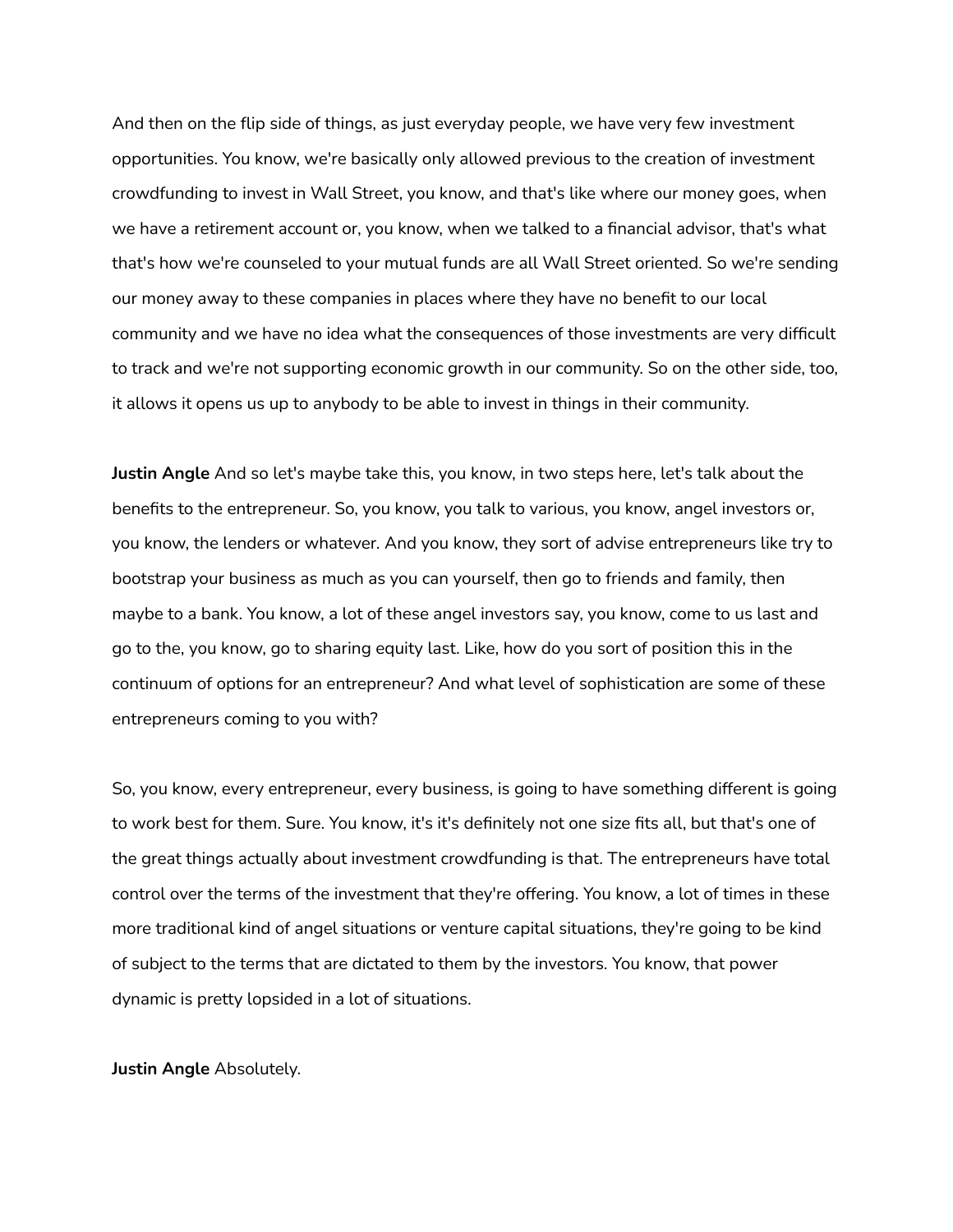**Andrew Connor** Most situations, I would say. I think that customizability is something that really it's not the perfect fit for every single entrepreneur, but it it makes a lot of those situations where people are having a hard time finding capital elsewhere, there's a solution here in a lot of situations.

**Justin Angle** We'll be back to my conversation with Andrew Connor after this short break.

Welcome back to A New Angle. I'm speaking with Andrew Connor about Crowdfund Montana.

Yeah, so maybe can you can you paint a picture of a case study where you know, a business couldn't quite find the capital they needed to bring their idea to life but, you know, this crowdfunding platform was an option for them?

**Andrew Connor** Yeah. So it's actually one of the clients are working with currently is in a situation that's pretty similar to what we are, what we're discussing. So they are working to build an indoor sports facility in Great Falls. And it's a pretty expensive project.

## **Justin Angle** Yeah.

**Andrew Connor** And they're going to need some, some lending from a traditional bank. And so they're doing exactly what I just described: they're going to bring in equity investors, so they're going to sell ownership shares to people in the community, to raise 20 to 25 percent of the total cost of the project. And then they are going to turn right around and leverage that to get the bank financing for the rest of the project. And this is the kind of thing that everybody loves the project like everybody's super supportive into them doing this, but without that catalyzing, money like nobody's writing them a check for the whole thing. The bank doesn't want to bankroll the whole thing. The entrepreneurs can't pay for the whole thing. So it's been sort of sitting at this kind of stalemated place a little bit. And hopefully this investment crowdfunding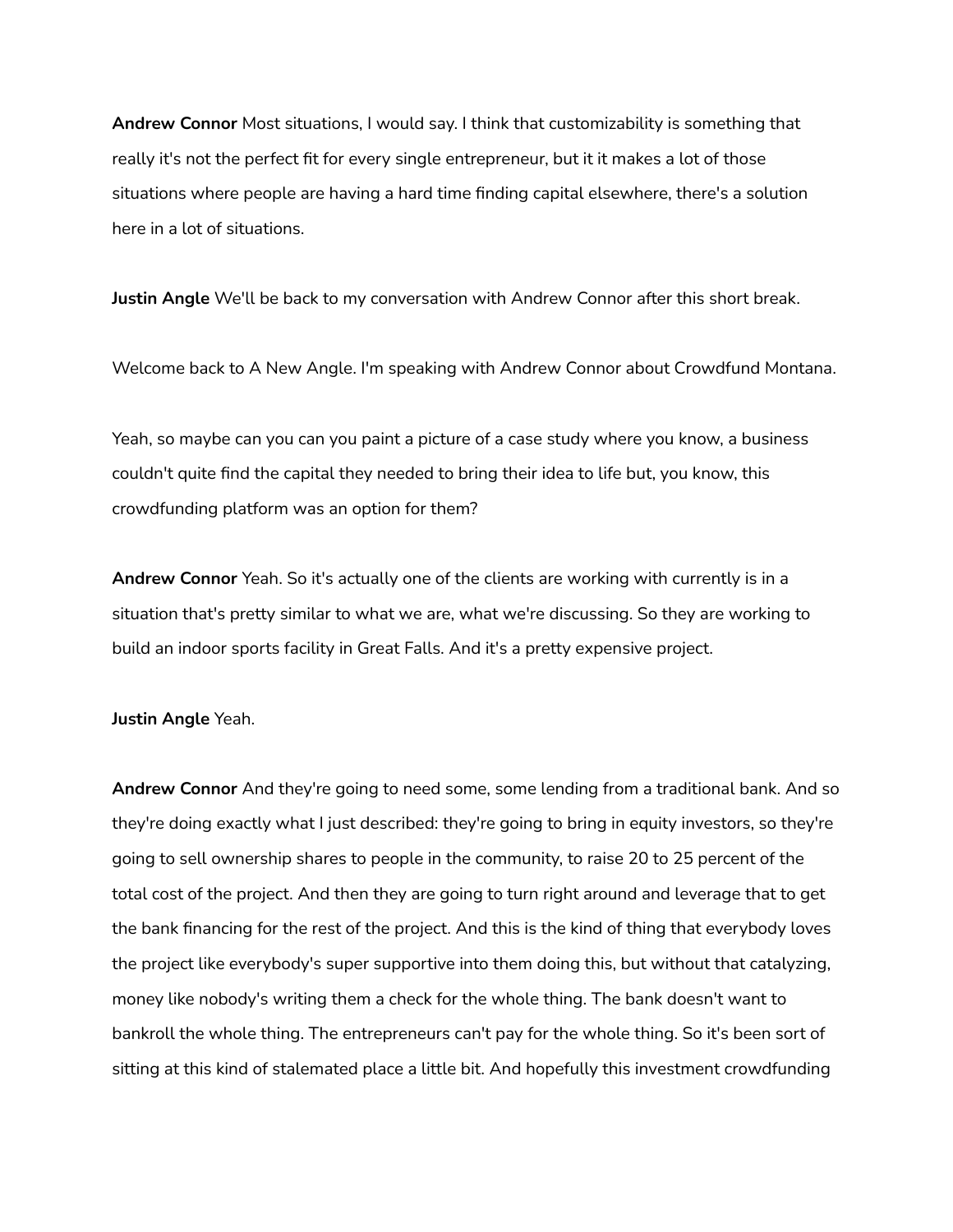is going to be the thing that unlocks the whole project and lets it move forward and can be leveraged sort of many times over as far as the total investment is concerned.

**Justin Angle** And so relative to other sources of capital for an entrepreneur, how does this stack up in terms of risk to the business owner or risk to the entrepreneur?

**Andrew Connor** I think it has lower risk because because of that control factor. You know, and that's one of the things that we always talk about is the fact that a lot of times entrepreneurs are enticed by, you know, an angel investment or venture capital, and they warp what they're doing in order to kind of satisfy the terms to get that money and they end up kind of undermining or sabotaging their business in the process. So not only did they give up control, but they end up doing things that aren't in the best interest of the business just to satisfy the needs and desires of some outside investor. And they don't have to do that in this case. You know, they can because they define the terms, they basically can attract the investors who are content with those terms. So from the get go, they are just in greater alignment with the people who are investing in their business.

**Justin Angle** And so let's flip to this perspective of the investor. We're at this really fascinating time in the capital markets right now. You know that the stock markets are at all time highs. It's hard to know if there's actually any real value to be had there. Yet it's really, you know, it doesn't seem like a smart move to to short the market at this point. There's money flowing into NFTs and crypto through these, you know, innovative platforms like Robinhood and others. It just seems like there's a ton of money and we can, you know, there's a bunch of debate as to where that money's coming from. But there's a ton of money moving around and this is an alternative. And you described it as an alternative that maybe isn't tied to this like need for explosive 10x thousand x growth. Yet it is another way for investors to access investment opportunities. You know, from an investor side, there's the social story right there supporting the local community. But what about how does it distinguish itself from putting money in my 401k and some Vanguard Index fund? You know,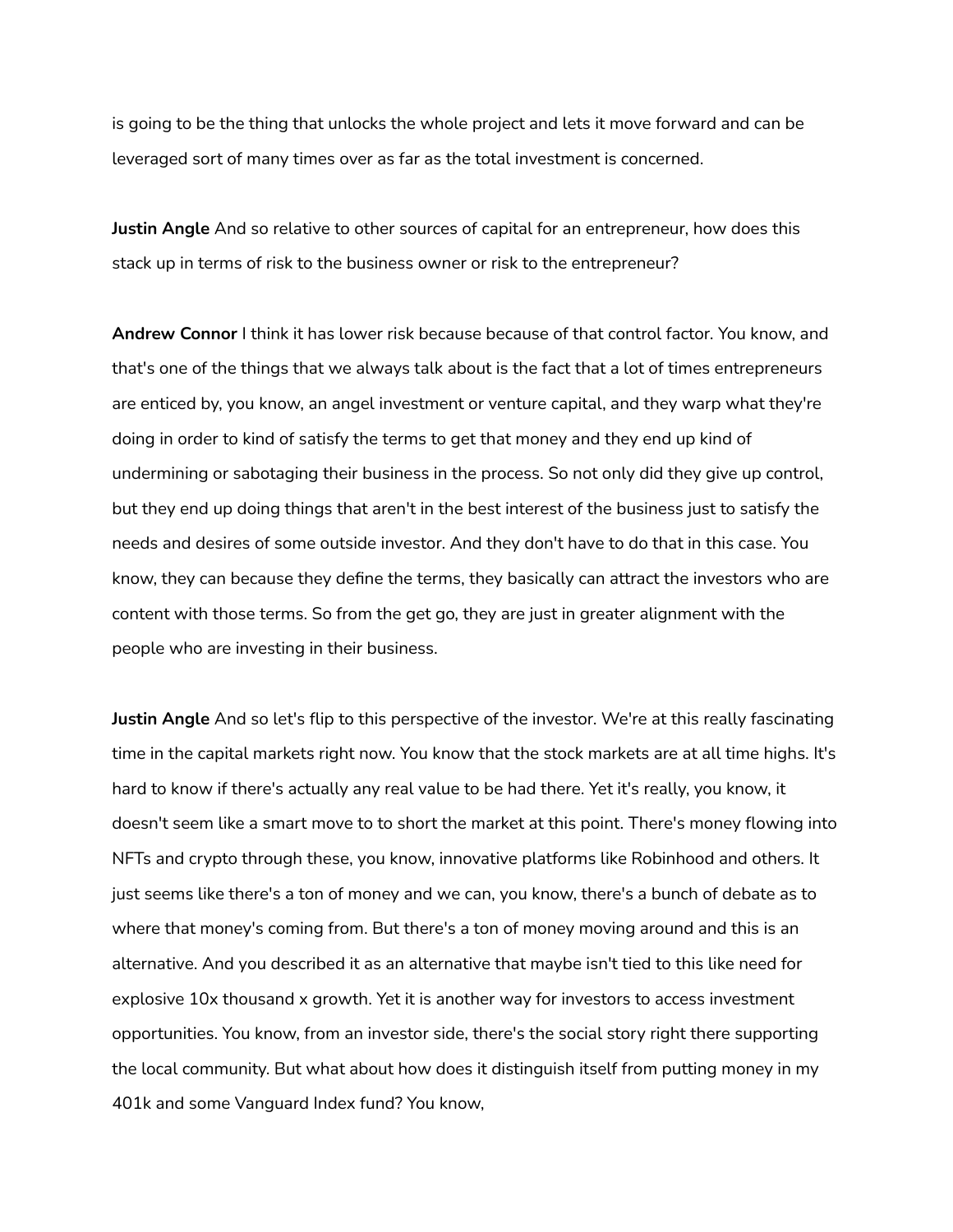**Andrew Connor** I would hesitate to make any sort of generalizations about, you know, you. Obviously, there's a wide range of alternatives, you know, and money can be invested intelligently and not intelligently. You can make a certain amount or not a certain amount, you know, so it's a pretty hard thing to generalize about. But I will say, I think the two things that come up most often when people are talking about direct local investing. One is the risk and I think that every investment carries risk. And you know, that's, you know, the soundest investment advice and approach is just, you know, enter any investment knowing that you have the capacity to lose every single thing that you're investing in.

**Justin Angle** Don't invest money that you're not prepared to lose.

**Andrew Connor** Yeah, exactly. And that is just the reality. People have this idea that the stock market or mutual funds or things like that are sort of like no risk or the lowest. You know, there's this notion of security and safety with the stock market. And I think that that's a little bit overblown. I think that there's obviously you can do the thing where you say, here's the graph of the stock market over the last 100 years, and it's on this kind of steady upward thing. And like, yes, that's true, as you know, if you. Generally speaking, I think if you put money in the stock market and leave in there for a long time, odds are in the end, you end up in a higher place than you were, you know, below. But as we have seen just in the last couple of decades, there's a tremendous amount of volatility. There's a tremendous amount and if if the timing doesn't work out for you, you can lose everything or almost everything very quickly. And you never really know when that's going to happen. So the idea that it is sort of a risk free place to put your money is kind of questionable.

**Justin Angle** Yeah, a logical fallacy at this point. I mean, most of this generation have not really endured a bear market in general.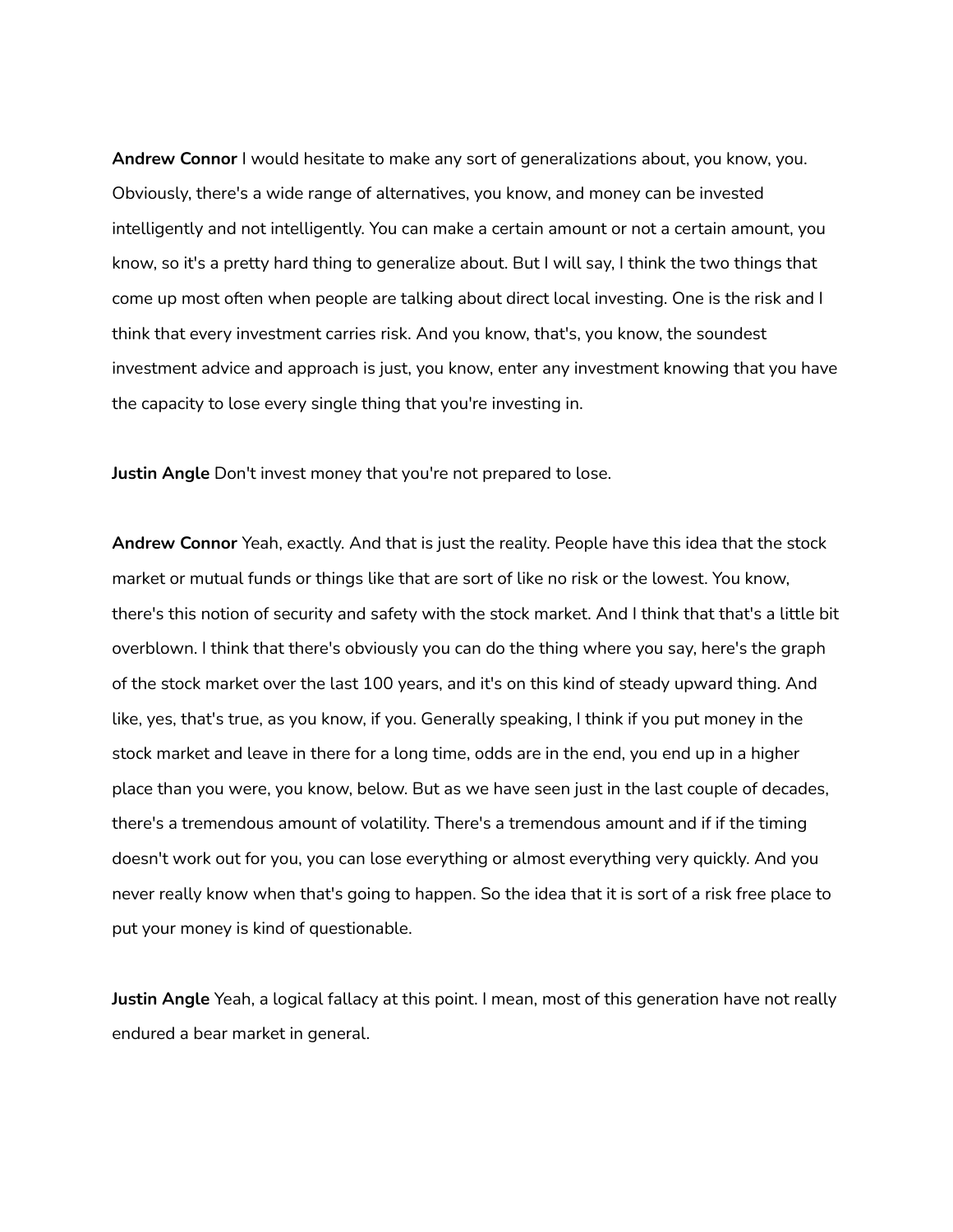**Andrew Connor** You know, the odds that the local coffee shop is going to lose you money on an investment, like is that any better or worse than the odds that some corporation that you have money in and in the stock market is going to? I don't know.

**Justin Angle** Yeah. And there are some, you know, there's like this classic Warren Buffett advice of know what you own, right?

**Andrew Connor** Yeah, exactly.

**Justin Angle** So this is a mechanism through which you can really know what you own.

**Andrew Connor** Yeah. And you can actually do due diligence in a meaningful way. You can meet the business owner. You can see what they do. You're familiar with them. You know how they exist in the community, so you actually can evaluate them in a real personal way rather than reading, you know, if you are even going to do due diligence on a publicly traded company, you know, read their opaque financial statements that have almost certainly been manipulated to make them look better performing than they actually are.

**Justin Angle** The S-1s are now press releases in many ways. So this is yeah, well and what sort of the reporting mechanism that companies have to provide to be on the platform?

**Andrew Connor** Yeah. So there's a full disclosure that they have to go through this. You know, this whole process is completely regulated, heavily regulated by the SEC, the Securities Exchange Commission. And so, you know, you can see now if you go to crowdfund Montana dot com, which is the site, there's offerings up there now and you can click in and there's a document called a Form C, which is the full kind of package that is approved, submitted to and approved by the SEC. And in there, they've got financial state. You know, they have to provide multiple years of reviewed financial statements, information about the directors of the company intended use of funds documents. You know, there's just everything that you would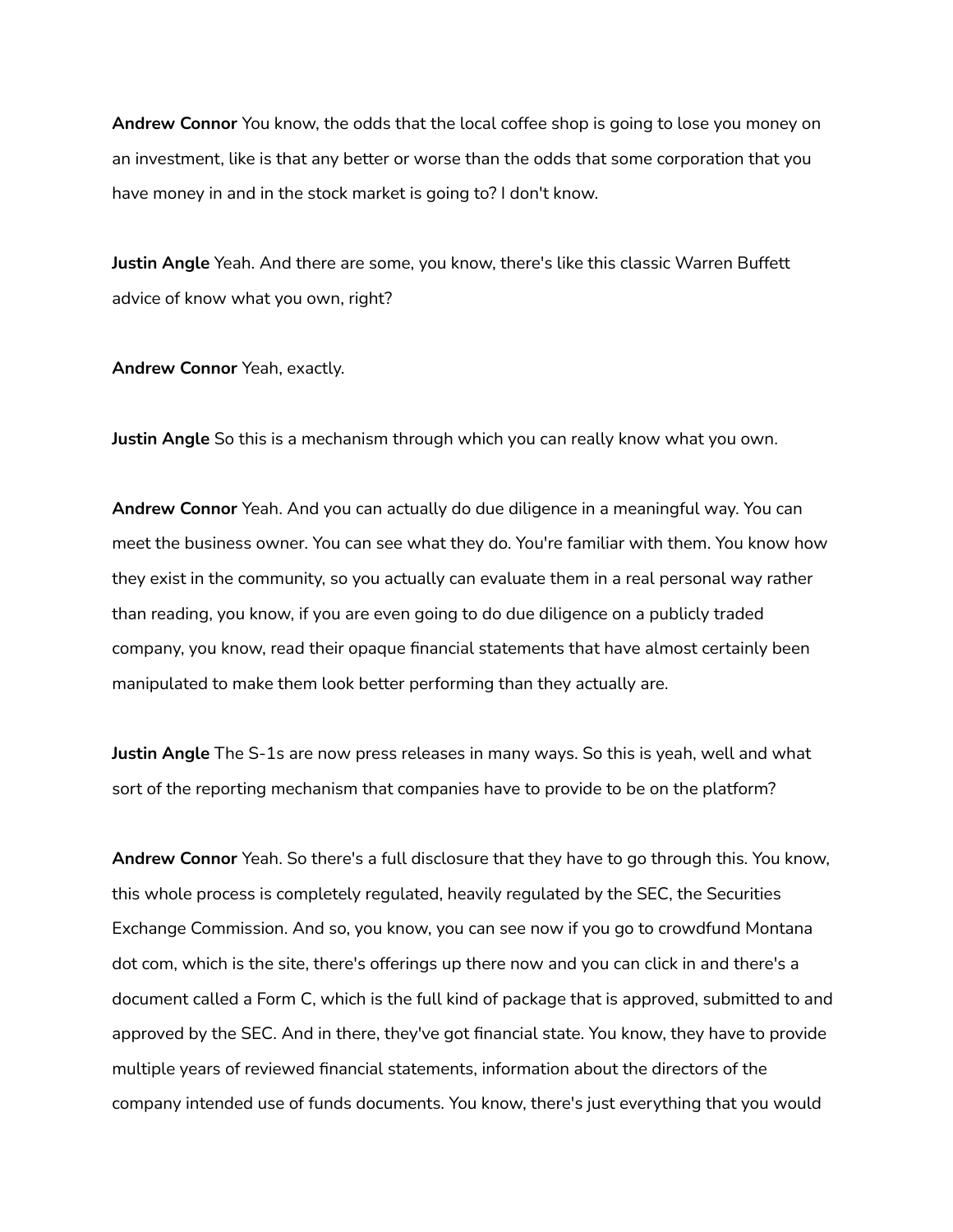need to sort of be able to evaluate the company, what it's done, what it is doing, what it plans to do with the money that's invested so forth. And then like I said, you know, that's one of the nice thing that you could reach out to these people. You know, their contact, their website is linked there you can you can sure tell them they'll have, they'll talk to you, you know, so that disclosure information is mandatory. It is available as a part of the offering and these people are accessible.

The risk side is one of, you know, the one objection that or kind of concern, I should say that comes up often with local investing and the other one is the return. And I think that that's just something that people have to kind of evaluate on their own. In the category of things that have become embedded in our cultural understanding of things, you know, this idea, like the long term return of the stock market, is eight percent or, you know, whatever number somebody puts on a night. I have read a lot of critique of that, you know, and a lot of times those numbers completely ignore the transaction costs, the fees associated with that. You know, it's actually the long term return. If you're an investor in stock market tends to be a much lower like five percent is sort of like a more reasonable accurate all costs included kind of. Look at that. And that's not an unreasonable return to expect from a community face business with, you know, some sort of a regular investment. So I think that there are reasonable returns and there's also beyond that reasonable financial return. There is also this kind of social return.

## **Justin Angle** Sure.

**Andrew Connor** You are building your local economy and that benefits you and a lot of other ways to probably both financially in all sorts of distributed. First, ways that a healthy economy and so forth does, but also just on a personal level, you have a greater diversity and selection of healthy and thriving businesses, which is great for your quality of life, so it offers both the financial and the social return.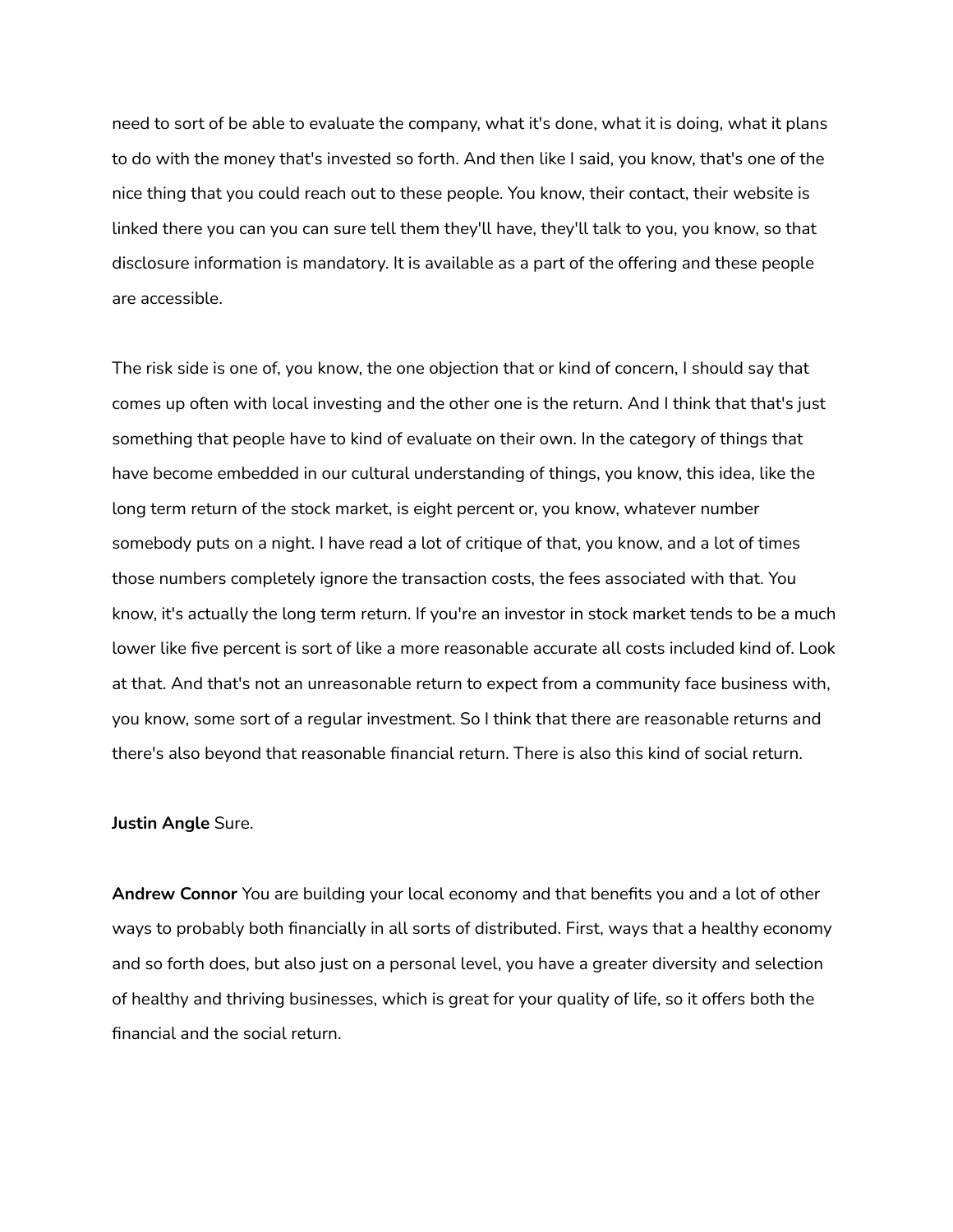**Justin Angle** And so in the spirit of that ethic and transparency there? How does crowdfund Montana crowdfund Main Street in general make money? What's your revenue model?

**Andrew Connor** Basically, it's pretty straightforward, like all crowdfunding investment and reward crowdfunding platforms. Their business model is to take a percentage of the total amount raised, so that's basically how they pay the bills is that when a raise is successful, they take a percentage off the back end. So that's that's how they pay their bills.

**Justin Angle** Andrew, I want to circle back to something from the onset of the conversation that we just sort of glossed over. I mean, you mentioned you kind of bounced around, did a variety of careers and then kind of had this realization that, you know, there were other models than the traditional model for business for investing. So pull the lens back from crowdfund Montana, from Center for Community Ownership, et cetera, and just talk about your, your sensibility and your approach to kind of trying to develop new models for our system of economics.

Yeah, I think the way that I would describe my approach to that is I view business and economics as arguably the most sort of powerful force in our the sort of shapes our world. You know, it has tremendous social impact, tremendous environmental impact, cultural impact, political impact. You know, it is. It is this really, really potent force that we contend with. And I think there are a lot of completely reasonable deep structural critiques, critiques about the political system in the legal system and in all of the structures that create and guide the market and do or don't hold things accountable and where certain limits are and in just the very nature and the fundamental aspects of the system itself, I think you can ask all those questions and make all those critiques. And I think that's important. But I think that there is there's something that's almost sort of more immediate and more accessible and attainable in a way as far as making change. And I just think that business and the economy can be a positive force. You know, I think that it's easy to be Pollyanna about that like, you know, the sort of, oh, if we all just, you know, we just shop our way to freedom or shop our way to environmental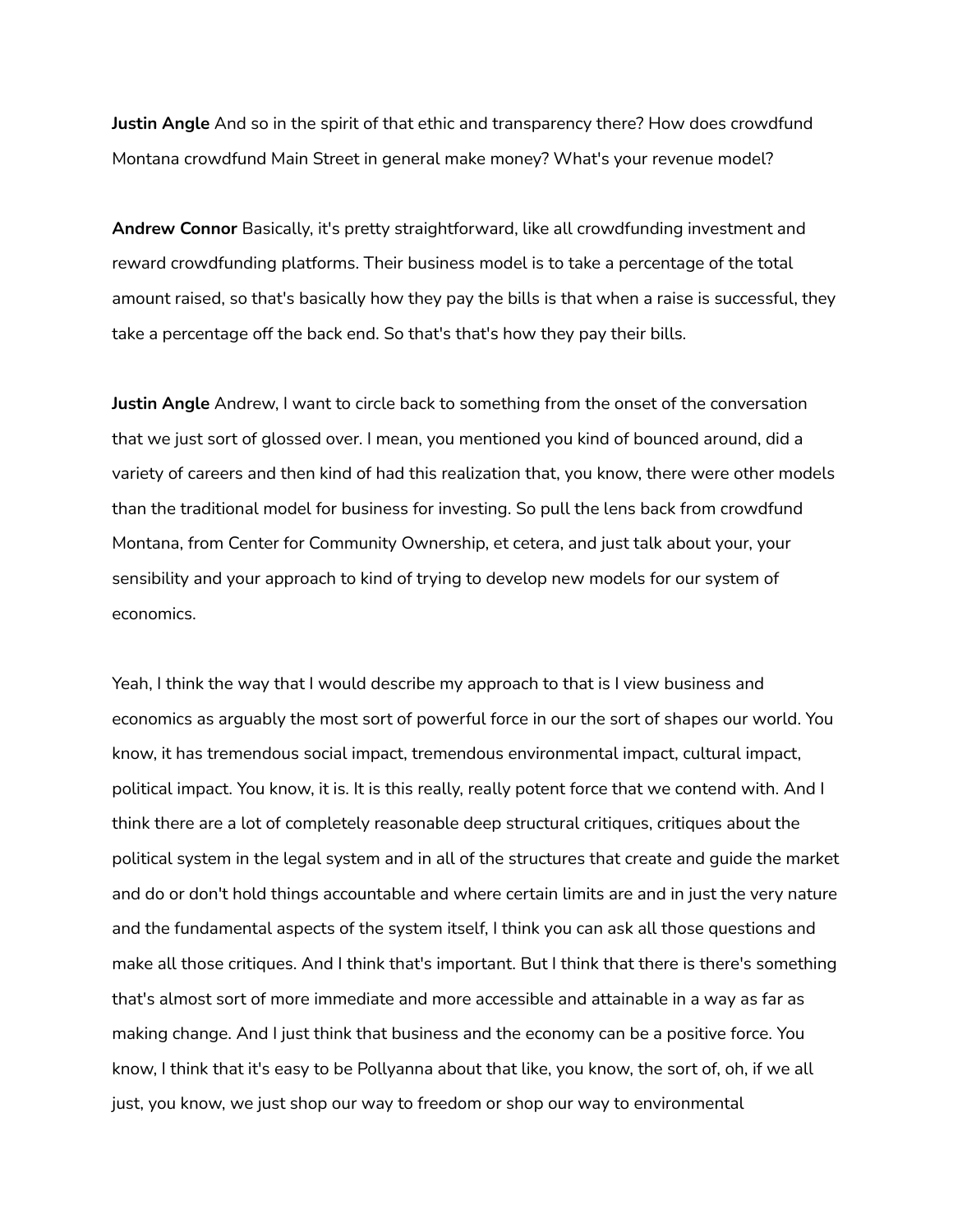sustainability, or if we just buy this or whatever, you know, I think it's sometimes people are a little too superficial about kind of that approach. And I that's not what I'm trying to say. I just mean that within our grasp here, I think that we have a lot of tools to drive some really significant positive change that already exist and are being underutilized. We can argue about whether the whole house should look different. You know, fundamentally, if we needed to rip it down to the studs or tear it down and demolish it, rebuild the whole thing, whatever. But but right now we're standing around with tools in our hands that we are not using. And so we're I'm just trying to really do things to facilitate the use of those tools to create change now that's actually going to get us where we want to go.

**Justin Angle** Yeah, I think that's well put, Andrew. So for folks that want to learn more about Crowdfund Montana's Center for Community Ownership, your work in general, where would you point them?

**Andrew Connor** Crowdfund Montana is at Crowdfund Montana dot com and then Center for Community Ownership is at Center for Community Ownership dot org. crowdfundmontana.com, centerforcommunityownership.org

**Justin Angle** Well, Andrew, thanks for telling us more about these two great platforms in your work today. Wish you all the best and maybe down the road, we can get an update on some of the success stories coming out of these investment mechanisms.

**Andrew Connor** Thanks, Justin.

**Justin Angle** Thanks for listening to A New Angle. We really appreciate it. And we're coming to you from Studio 49, a generous gift from University of Montana alums Michelle and Loren Hansen.